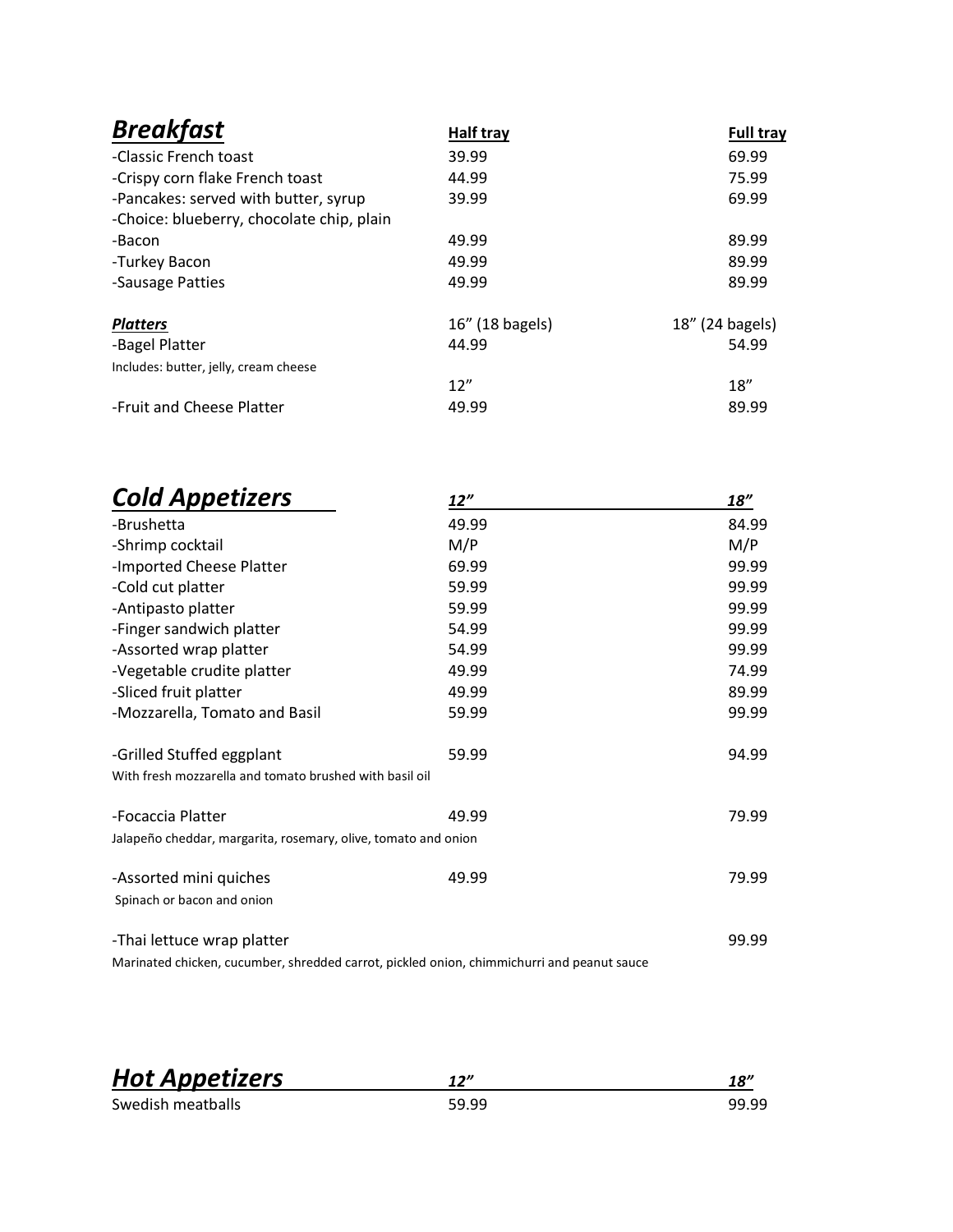| -Coconut shrimp                          | 69.99 | 129.99 |
|------------------------------------------|-------|--------|
| -Chicken fingers                         | 54.99 | 79.99  |
| -Chicken nuggets                         | 44.99 | 74.99  |
| -Mozzarella sticks                       | 44.99 | 79.99  |
| -Buffalo chicken wings                   | 54.99 | 99.99  |
| -Zucchini sticks                         | 49.99 | 79.99  |
| -Stuffed mushrooms                       | 54.95 | 89.99  |
| -Mini rice balls                         | 49.99 | 89.99  |
| -Fried calamari                          | 64.99 | 109.99 |
| -Stuffed baked clams                     | 54.99 | 94.99  |
| -Chicken meatballs                       | 59.99 | 94.99  |
| -Spanakopita                             | 54.99 | 89.99  |
| Spinach and feta cheese in a puff pastry |       |        |

# *Pasta*

Choice of: farfalle, penne, rigatoni, spaghetti, cavatelli, linguine, tortellini, or ravioli

|                                                                            | <b>Half tray</b> | full tray |
|----------------------------------------------------------------------------|------------------|-----------|
| -Primavera                                                                 | 54.99            | 79.99     |
| Broccoli, Sun dried tomatoes, red onions, peppers, basil, garlic and oil   |                  |           |
| -Vodka sauce                                                               | 54.99            | 79.99     |
| Tomatoes, onions, garlic, and prosciutto in a creamy tomato sauce          |                  |           |
| -Pomodoro                                                                  | 44.99            | 69.99     |
| Fresh tomatoes, garlic, and basil                                          |                  |           |
| -Marinara                                                                  | 44.99            | 69.99     |
| Crushed plum tomatoes, onions, garlic, and basil                           |                  |           |
| -Alfredo                                                                   | 59.99            | 89.99     |
| White cream sauce                                                          |                  |           |
| -Carbonara                                                                 | 59.99            | 89.99     |
| Bacon, onions, peas and mushrooms in a cream sauce                         |                  |           |
| -Cognac mushroom cream                                                     | 59.99            | 89.99     |
| Mushrooms and shallots finished with imported Parmigiana, cheese and cream |                  |           |
| -Fresh manicotti                                                           | 49.99            | 84.99     |
| -Stuffed shells                                                            | 49.99            | 84.99     |
| -Zuppa di pesce                                                            | 74.99            | 129.99    |
| Seafood marinara, Clams, Mussels, Shrimp, Calamari                         |                  |           |
| -Linguine White or Red clam sauce                                          | 59.99            | 109.99    |
| -Garlic & Oil w/ Chicken and broccoli                                      | 54.99            | 84.99     |
| -Lasagna                                                                   | 59.99            | 99.99     |
| Choice of:                                                                 |                  |           |
| - Ground sirloin or ground chicken                                         |                  |           |
| - Eggplant or Spinach                                                      |                  |           |
| -Baked Ziti                                                                | 44.99            | 69.99     |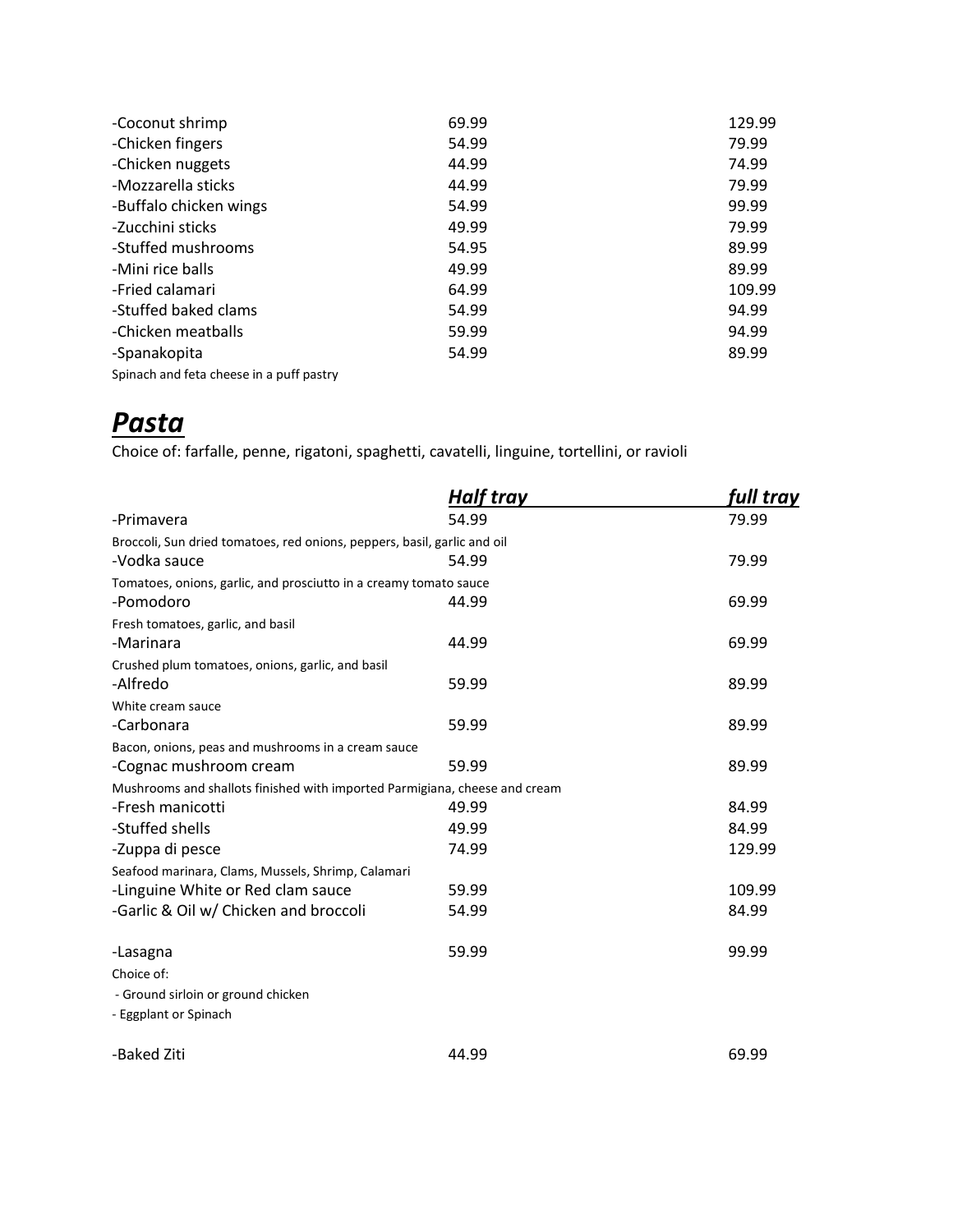| <b>Rice and Starches</b>                                                     | half tray | full tray |
|------------------------------------------------------------------------------|-----------|-----------|
| -Spanish rice                                                                | 34.99     | 54.99     |
| -Rice with peas                                                              | 34.99     | 54.99     |
| -Rice w mixed veggies                                                        | 34.99     | 54.99     |
| -Rice and beans                                                              | 34.99     | 54.99     |
| -Roasted herb potatoes                                                       | 49.99     | 79.99     |
| -Garlic mashed potatoes                                                      | 49.99     | 79.99     |
| -Plain mashed potatoes                                                       | 49.99     | 79.99     |
| -Tomato orzo                                                                 | 54.99     | 84.99     |
| Broccoli rabe, sundried tomatoes, pamigiano cheese in extra virgin olive oil |           |           |
| -Greek orzo                                                                  | 54.99     | 84.99     |
| fresh plum tomatoes, red onion, feta cheese, kalamata olives                 |           |           |
| -Sautéed vegetable orzo                                                      | 54.99     | 84.99     |
| w/ shallots, garlic, zucchini, peppers, sundried tomatoes and parsley        |           |           |
| -Cous Cous                                                                   | 54.99     | 84.99     |
| Cucumber, red and green peppers, lemon juice and olive oil                   |           |           |

| <b>Pork</b>                                             | half tray | full tray |
|---------------------------------------------------------|-----------|-----------|
| -BBQ Pulled Pork                                        | 59.99     | 99.99     |
| -Sausage and peppers                                    | 59.99     | 99.99     |
| Red and green peppers, onions and garlic<br>-Spare ribs | 69.99     | 109.99    |
| Choice of: Cajun rub, BBQ or Asian BBQ                  |           |           |
| -Roasted pork loin                                      | 54.99     | 99.99     |
| -Fried pork chop                                        | 54.99     | 99.99     |
| Breaded w Italian bread crumbs                          |           |           |

| Veal                                                                        | half tray | full tray |
|-----------------------------------------------------------------------------|-----------|-----------|
| -Veal parmigiana                                                            | 69.99     | 109.99    |
| -Veal Milanese                                                              | 69.99     | 109.99    |
| Breaded veal cutlet, Tomato Bruschetta<br>-Veal Saltimbocca                 | 69.99     | 109.99    |
| Spinach, prosciutto, and provolone in a light tomato sauce<br>-Veal Piccata | 69.99     | 109.99    |
| Sautéed scaloppini, lemon capers in a butter sauce<br>-Veal Sorrentino      | 69.99     | 109.99    |

Topped w/fried eggplant, ham and mozzarella cheese in a fresh tomato pan sauce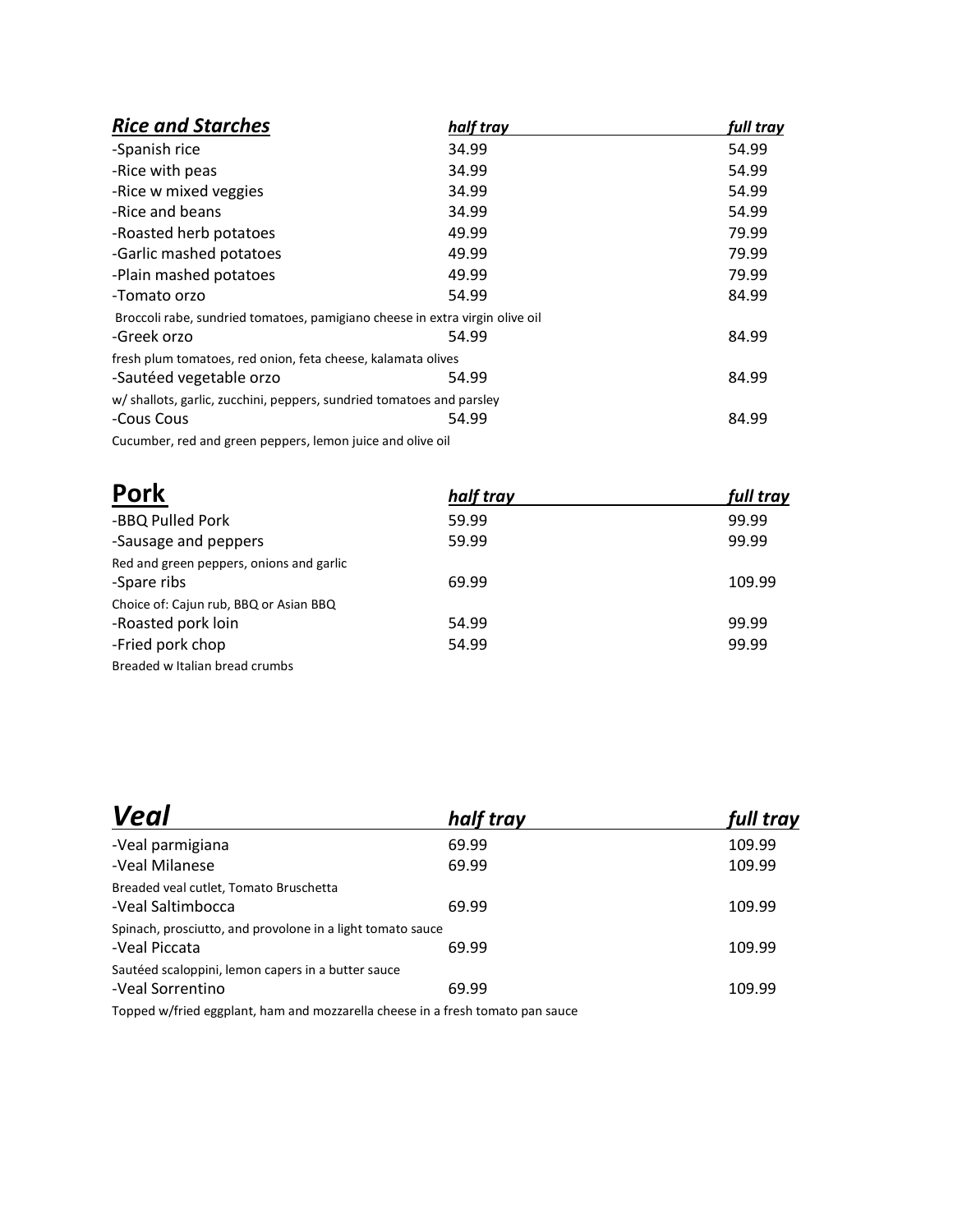| <b>Beef</b>                                                 | half tray | full tray |
|-------------------------------------------------------------|-----------|-----------|
| -Beef and broccoli                                          | 69.99     | 109.99    |
| -Braised short ribs                                         | 79.99     | 169.99    |
| -Steak pizzaiola                                            | 69.99     | 129.99    |
| W/sautéed onions and peppers in a light tomato sauce        |           |           |
| -Beef Bourguignon                                           | 69.99     | 129.99    |
| Tender sirloin w/ onions, mushroom in a burgundy wine sauce |           |           |

## *Poultry Half tray \$54.99 Full tray \$99.99*

| -Chicken cacciatore                                                     |
|-------------------------------------------------------------------------|
| Onions, peppers, and tomato stew                                        |
| -Chicken parmigiana                                                     |
| Homemade tomato sauce and mozzarella cheese                             |
| -Chicken Milanese                                                       |
| chicken cutlet, topped with tomato bruschetta                           |
| -Chicken Franchese                                                      |
| White wine butter sauce                                                 |
| -Chicken Marsala                                                        |
| Marsala wine and mushroom sauce                                         |
| -Chicken Sorrentino                                                     |
| Topped with fried eggplant, ham, mozzarella, and fresh tomato pan sauce |
| -Chicken Piccata                                                        |
| Sautéed breast of chicken in a lemon caper sauce                        |
| -Orange chicken                                                         |
| Crispy boneless fried chicken in a Battaglia's famous orange sauce      |
| -Sesame Chicken                                                         |
| Our own sesame teriyaki sauce                                           |
| -Stir-fry chicken and broccoli                                          |
| With Asian brown garlic sauce                                           |

| <b>Seafood</b><br>Sole Franchese or Piccata<br>Egg batter, lemon butter sauce | half tray<br>64.99 | full tray<br>129.99 |
|-------------------------------------------------------------------------------|--------------------|---------------------|
| <b>Mussels</b><br>Choice of: marinara, or garlic, parsley and white wine      | 59.99              | 109.99              |
| Shrimp Scampi<br>Lemon, white wine butter sauce                               | 74.99              | 139.99              |
| Shrimp and Broccoli stir-fry<br>Peppers, onions, stir-fry sauce               | 69.99              | 129.99              |
| <b>Grilled Salmon</b><br>Choice: lemon, garlic sauce or Sesame Teriyaki       | 69.99              | 129.99              |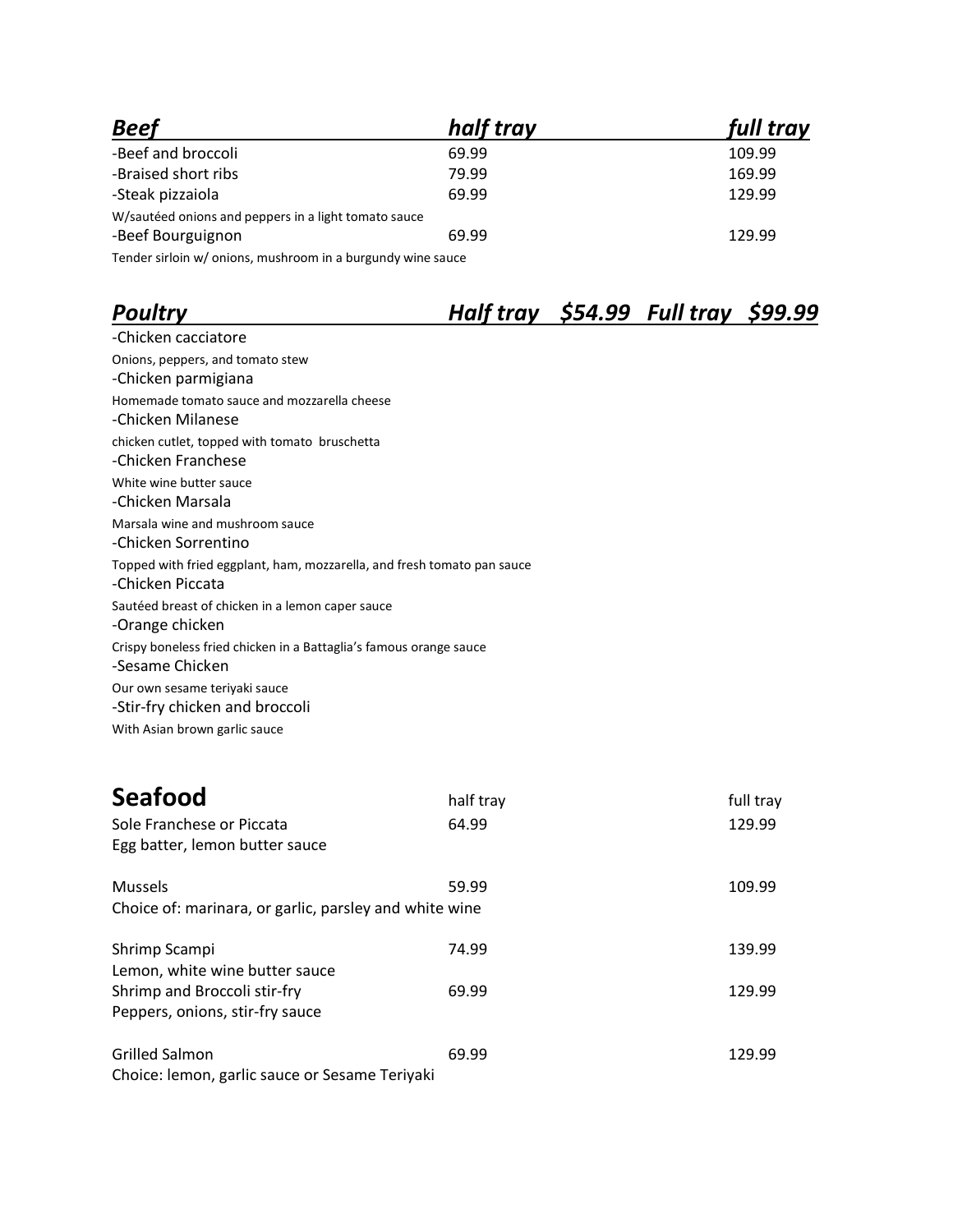| Parmesan crusted tilapia | 59.99 | 119.99 |
|--------------------------|-------|--------|
| <b>Baked Clams</b>       | 49.99 | 109.99 |

### **SALADS**

| <b>Battaglias Market</b>                                                                                         | 54.99 | 84.99 |
|------------------------------------------------------------------------------------------------------------------|-------|-------|
| Fresh mixed greens, roasted peppers, fresh mozzarella, tomatoes, croutons<br>Red onion and balsamic vinaigrette  |       |       |
| <b>Grilled Chicken Caesar Salad</b>                                                                              | 49.99 | 74.99 |
| Crisp romaine, parmesan cheese, red onion, croutons and Caesar dressing                                          |       |       |
| <b>House Salad or Caesar Salad</b><br>-Mixed greens, cucumber, tomato, red onion                                 | 39.99 | 59.99 |
| -Crisp romaine, parmesan cheese, red onion, croutons and Caesar dressing                                         |       |       |
| <b>Chef Salad</b>                                                                                                | 54.99 | 84.99 |
| Turkey, ham, roast beef, salami, American cheese, cucumber and tomato                                            |       |       |
| <b>Greek Salad</b>                                                                                               | 44.99 | 74.99 |
| Mixed greens, kalamata olives, feta cheese, stuffed grape leaves, red onion<br>and tomato                        |       |       |
| <b>Asparagus Salad</b>                                                                                           | 54.99 | 84.99 |
| Mixed greens, grilled chicken, asparagus, red onion, sun dried tomatoes<br>Parmesan cheese and balsamic dressing |       |       |
| <b>JO-JO Salad</b>                                                                                               | 44.99 | 69.99 |
| Shredded Romaine lettuce, Diced Peppers, Red Onion, Avocado,<br>Shaved Parmesan, Balsamic & Oil                  |       |       |
| <b>Cobb Salad</b>                                                                                                | 54.99 | 84.99 |
| Romaine, grilled chicken, Gorgonzola, red onion, hard boiled eggs<br>Chopped bacon and balsamic dressing         |       |       |
| <b>Greek Cucumber Salad</b>                                                                                      | 54.99 | 84.99 |
| Cucumber, tomato, peppers, red onion and Feta cheese, oil and vinegar                                            |       |       |